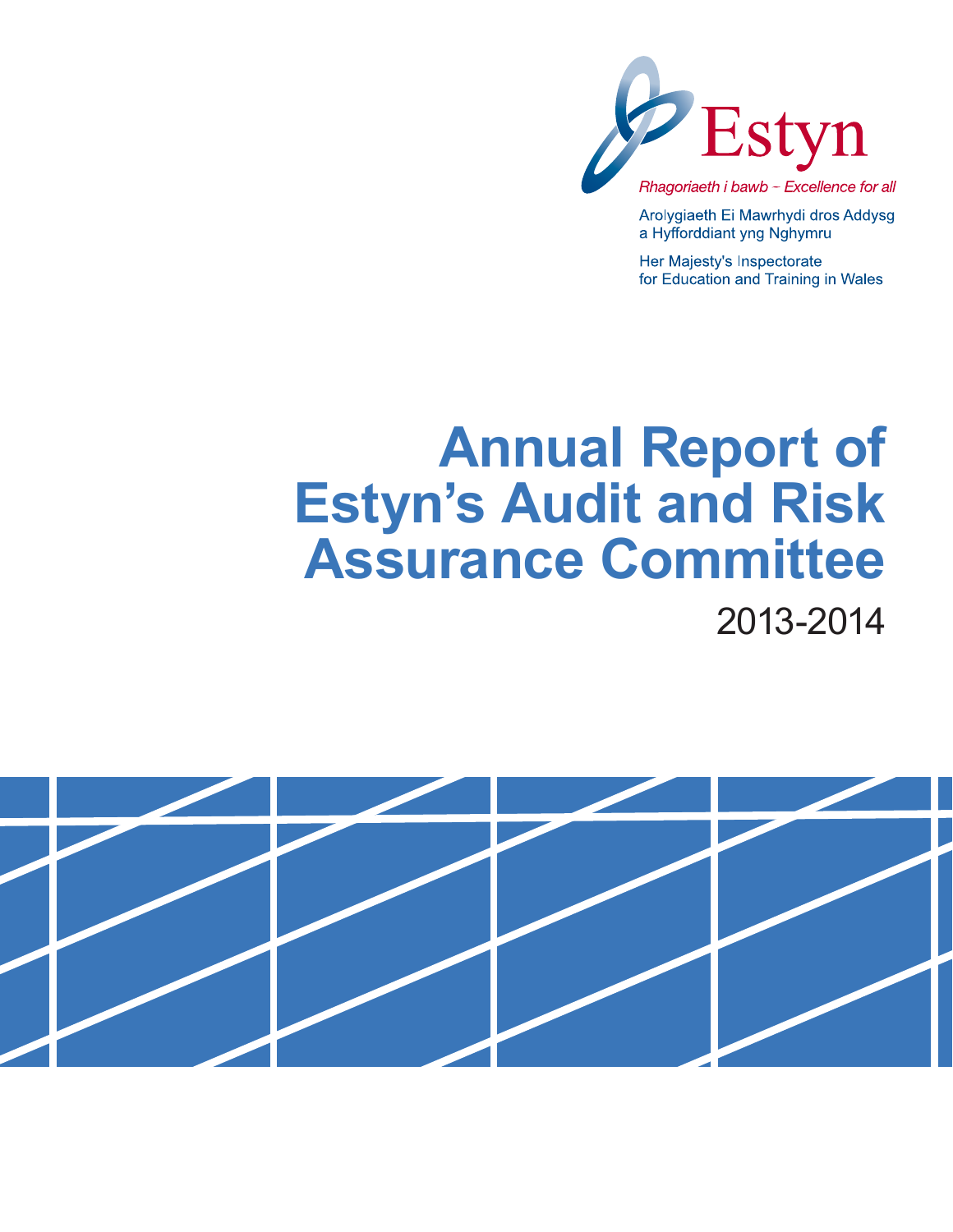#### **1 Purpose**

- 1.1 This report summarises the main work of the Estyn Audit and Risk Assurance Committee during the period 1<sup>st</sup> April 2013 – 31<sup>st</sup> March 2014. The prime role of the Committee is to provide independent advice to HM Chief Inspector and Accounting Officer of Estyn. During the year therefore the Committee has dealt with the strategic processes for risk, control and governance through the results of the internal and external audits as well as self-evaluation processes. The Committee plays a key role in defining aspects of the audit work and monitoring the management responses to the issues raised.
- 1.2 The report describes how the Committee met these responsibilities during 2013/14 and the outcome of the work in relation to further improvements in the governance and management of the organisation. The report is intended to inform the Accounting Officer's Governance Statement that will be included in Estyn's Annual Report and Accounts for 2013/14.

# **2 The Committee during 2013/14**

2.1 Membership of the Committee during the year was as follows:

| Andrew Bellamy                | <b>Non-Executive Director</b> |
|-------------------------------|-------------------------------|
| Haydn E Edwards               | <b>Non-Executive Director</b> |
| <b>Arwel Thomas</b>           | <b>Non-Executive Director</b> |
| (Co-opted from February 2014) |                               |
| <b>Rheon Tomos</b>            | <b>Non-Executive Director</b> |
|                               |                               |
| Ex Officio members included:  |                               |
|                               |                               |

| Ann Keane           | HMCI, Estyn                        |
|---------------------|------------------------------------|
| Simon Brown         | <b>Strategic Director, Estyn</b>   |
| <b>Phil Sweeney</b> | Corporate Services Director, Estyn |

The terms of reference for the Committee can be found within Estyn's Corporate Governance Framework and the remuneration of members is shown within Estyn's Annual Resource Accounts (both documents are available on Estyn's website).

- 2.2 The External Auditors (Wales Audit Office) and the Internal Auditors (Deloitte LLP) continued to provide effective and valued service to the Committee.
- 2.3 As planned, the Committee met on 1 May 2013, 9 July 2013, 5 November 2013 and 4 February 2014 and these were fully attended by all members. There were no other additional meetings during the year in response to events or issues. Representatives of the external and internal auditors were present at all meetings and Michaela Benjamin (Estyn) provided secretarial support for the Committee. Other Estyn staff members attended the Committee when matters related to their responsibilities were discussed and senior Estyn staff attended some meetings as observers.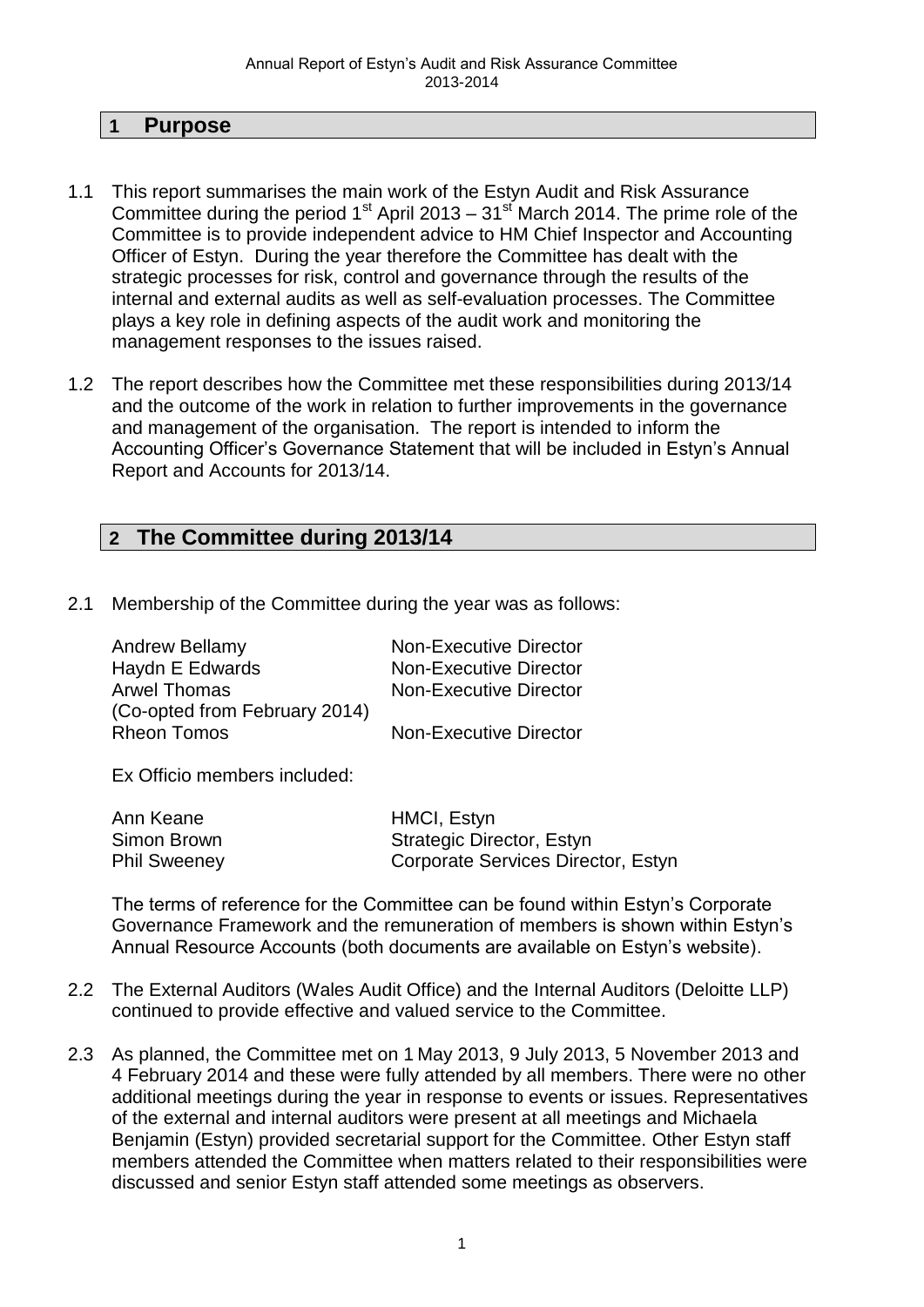- 2.4 The standard of the reports, management response, tracking of recommendations and the contribution of all Committee members were constantly noted. The Committee members, functioning well as a group, continued to pose pertinent and timely questions. Members of the Committee have the requisite expertise and experiences and these were enhanced during the year when a new Non-Executive Director (Mr Arwel Thomas, former Deputy Director Corporate Governance and Assurance in the Welsh Government) joined the Committee.
- 2.5 The Committee has during the year continued to operate electronically with all the papers presented to members via the Estyn extranet or by e-mail attachments. Laptops have been available for all members in the meetings. Those present evaluated all meetings and generally the response was positive. Such end of meetings feedback, a feature of all Estyn Governance meetings, enable all present to express their views and result in quality improvements.

#### **3 Control environment**

#### 3.1 Internal Audit

3.1.1 During 2013/14 the Audit Committee reviewed the following reports provided by the Internal Auditor (Deloitte LLP).

| <b>Reports</b>    |                                                                       | <b>Assurance</b><br>rating | <b>Number of</b><br>recommendations<br>(priority rating) |
|-------------------|-----------------------------------------------------------------------|----------------------------|----------------------------------------------------------|
| May 2013 meeting: |                                                                       |                            |                                                          |
| $\mathbf{1}$      | <b>Purchasing and Payments</b>                                        | Full                       | $2$ (low)                                                |
| $\overline{2}$    | Budgets, General Ledger and<br>Accounting                             | Substantial                | $4$ (low)                                                |
| 3                 | <b>Quality Assurance - Additional</b><br>Inspectors                   | Full                       | $1$ (low)                                                |
| 4                 | Cash Management, Revenue and<br><b>Receivables</b>                    | Full                       | <b>None</b>                                              |
| 5                 | Asset and Inventory Management                                        | Substantial                | $2$ (low)                                                |
| 6                 | <b>Corporate Governance</b>                                           | Full                       | <b>None</b>                                              |
| $\overline{7}$    | <b>Risk Management</b>                                                | Full                       | $1$ (low)                                                |
|                   |                                                                       |                            |                                                          |
|                   | November 2013 meeting:                                                |                            |                                                          |
| 1                 | Human Resources: New Appointments,<br>& Staff Performance (follow-up) | Substantial                | $3$ (low)                                                |
|                   |                                                                       |                            |                                                          |
|                   | February 2014 meeting:                                                |                            |                                                          |
|                   | <b>Complaints Management</b>                                          | Full                       | (low)                                                    |

In all the meetings, the internal auditors provided reports on the progress being made on implementing audit recommendations and this work was also valued by the Committee. The internal auditors also advised the Committee of two unannounced 'spot-check' visits that had taken place during August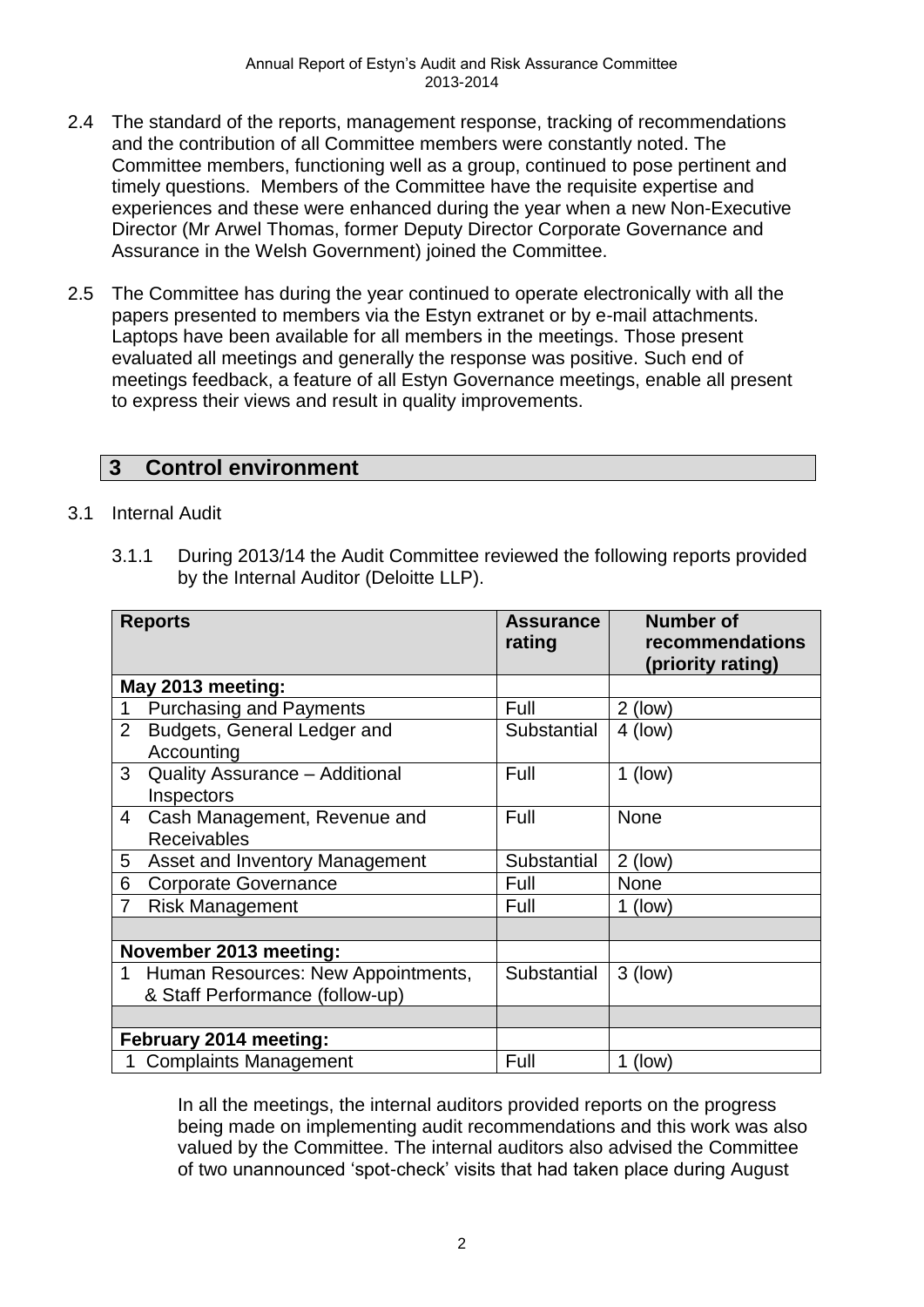2013 and December 2013 covering both financial and non-financial systems. No significant issues were identified. The internal audit work has been performed in compliance with the Public Sector Internal Audit Standards.

- 3.1.2 The nine reports received by the Audit Committee during 2013/14 included **six** with **full assurance** and **three** with **substantial assurance** rating. A total of 14 low priority rating recommendations were presented. The Committee noted the thoroughness of the recommendations and the open and positive response by Estyn management.
- 3.1.3 In the July 2013 meeting, the Internal Auditor presented a report on their work for the period 1<sup>st</sup> April 2012 to 31<sup>st</sup> March 2013. Eight audit assignments were undertaken during this period. **Five** reports provided **full assurance** and **three** gave **substantial assurance**. A total of 16 recommendations and all of low priority status were presented. The report concluded that Estyn had effective risk management control and governance processes to manage the achievements of the organisation's objectives. Deloitte also noted that **the overall assessment for both Governance and risk management was full assurance.**
- 3.1.4 The Internal Audit Strategy Plan was discussed during the February 2013 meeting. This sets out the internal audit activity for the period 2013/14 and is still flexible in order to adapt to the emerging changes in the organisation and its environment. Appendix 1 shows the programme of internal audits and the year in which reports were reviewed by the Audit Committee for the past three years, and includes audit reports reviewed at the first committee meeting of 2014/15.
- 3.1.5 The tracking system for the recommendations in each audit report has continued to be used during the year and includes information such as date for completion for specific actions, ownership, progress reports by management and whether the actions had been completed by Estyn and verified by Internal Audit. This enhanced tracking system has been well received by users and the Audit and Risk Assurance Committee. It is pleasing to note that the overwhelming majority of the recommendations are signed off within the agreed time and that explanations for any slippages are reasonable and pragmatic.
- 3.1.6 The quality of the audit work and that of the Committee has been evaluated during the year using several different methods:
	- End of meeting evaluation
	- Tracking of the actions agreed in each Committee meeting
	- Self-assessment checklist completed by members
	- Self-evaluation by the Committee using checklist in the National Audit Office Good Practice Document and reference to Deloitte's Audit Committee effectiveness checklist
	- Annual appraisal of Non-Executive Directors by HMCI/Accounting Officer
	- Annual review of Terms of Reference
	- Annual meeting with the Internal and External Auditors
	- Discussion following Chairs of Audit and Risk Committee meetings.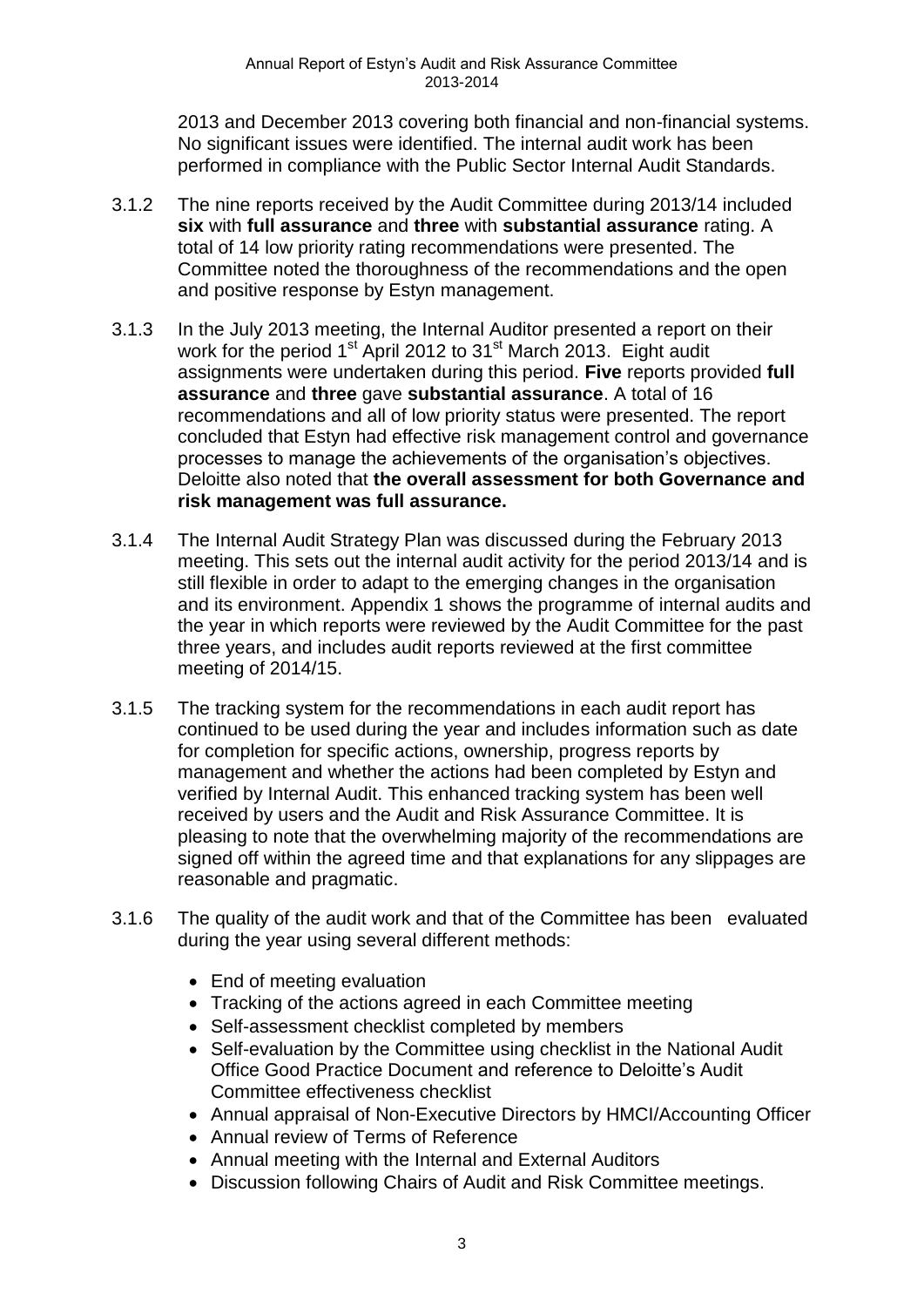These evaluations led to minor changes in the work of the Committee, improved communications and training needs being identified. With the growing emphasis on risk assurance, and following a discussion on a National Audit Office (NAO) factsheet (2013 edition of HM Treasury's Audit and Risk Assurance Committee Handbook), the Committee changed to its current name (Audit and Risk Assurance).

#### 3.2 External Audit

- 3.2.1 The WAO presented a strategy in the May 2013 meeting for the auditing of the 2012/13 Estyn financial statement. This document clarified the relative responsibilities of Estyn and the WAO. The fee structure for the services of the External Auditors has again been discussed during the year and the Committee expects further and timely information in future years.
- 3.2.2 The Audit work for 2012/13 accounts was reviewed in the July 2013 meeting of the Audit and Risk Assurance Committee. The Wales Audit Office (WAO) indicated, following the ISA 260 report to those charged with governance, that they intended to **issue an unqualified audit opinion** and were satisfied for HMCI as Accounting Officer to sign off the 2012/13 accounts. They also noted that the **accounts had been delivered to deadline and to quality standards.**
- 3.2.3 In November 2013, the External Auditor presented the Management Letter to the Committee confirming that the accounts had been signed off in time, with no unadjusted misstatements. **No material weaknesses in the accounting and internal controls were identified** during the audit.

# **4 Co-operation between Internal and External Audit**

A statement was presented to the February 2013 meeting of the Audit Committee showing how the Internal and External Auditors are communicating and working together to minimise the level of any duplicated work. Protocols and relative roles were set out in the statement and this is reviewed annually.

The Committee is satisfied with the quality of service provided by the Internal and External Auditors.

#### **5 Corporate Governance**

5.1 Throughout the year, the Audit and Risk Assurance Committee has continued to operate in accordance with the **code of good practice for Corporate Governance** and key documents have been shared over recent years and used in the course of the work. The NAO **Good Practice Guide (Helping your Audit Committee to add value)** was used to identify improvements.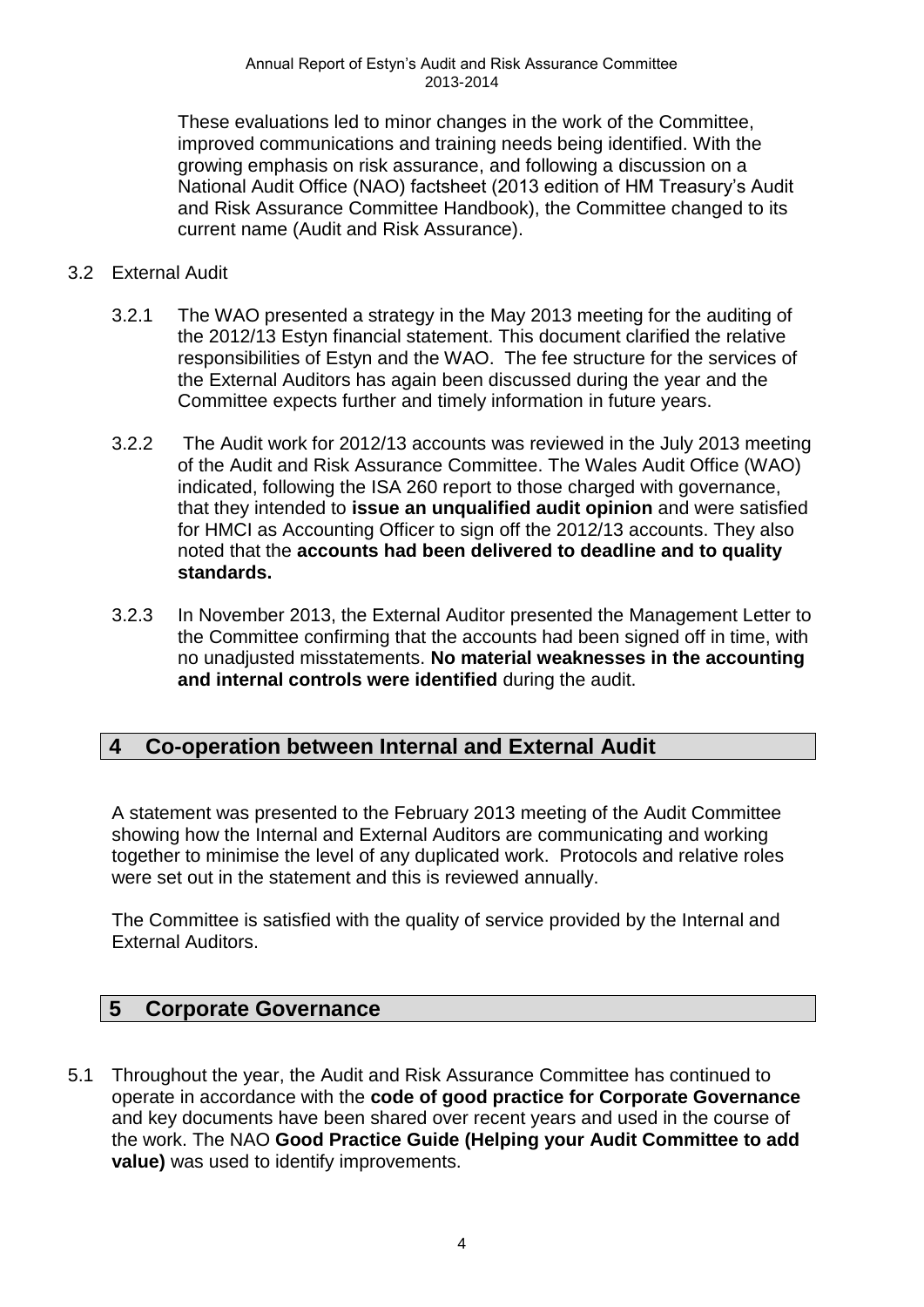- 5.2 The terms of reference of the Audit Committee has been circulated to all members with the papers in order to ensure that the Committee is focused on its prime responsibilities. In November 2013, Estyn's Corporate Governance Framework was reviewed and the Committee's Terms of Reference was updated.
- 5.3 The Governance Statement, developed during the year, has become a central part of the Committee's deliberations and provides detail of Estyn's governance, risk management and internal controls. The Governance Statement has been on the agenda of most of the meetings during 2013/14. In recent months, the Corporate Services Director has developed a grid entitled "Estyn assurance framework arrangements" and this has also been an important guide to the Committee's work.
- 5.4 The annual Committee self-evaluation, with the support of the Internal Auditor, has resulted in many improvements over the years. During the meeting in May 2013 the members noted the progress made and used the NAO checklist to identify further development needs. No specific training or development requirements for members were identified at this session but throughout the year there has been a number of learning opportunities for members, including attendance of Estyn's Annual Staff conference and various presentations made throughout the year by Estyn officers to non-executive directors. Training and development needs are further discussed as part of the annual appraisal process conducted with HMCI. The self-evaluation exercise did raise two operational points:
	- the Chair to discuss with the Chief Inspector the benefits of inviting key Estyn staff as observers to the Committee; and
	- the members to consider whether the Annual Report of the Committee addressed the eight points of question 59 of the NAO questionnaire. These include the comprehensiveness, reliability and integrity of the assurances given; their implications for their management of risk; issues for the Governance statement and the quality of the Auditors.
- 5.5 The standing item on legal and regulatory updates from the Internal and External Auditors ensures that the members are fully appraised on any changes affecting Estyn's legal, reporting or compliance position, in so far as it effects the work of the Committee. HMCI provides an oral update in each meeting on the developments within Estyn and any external changes that might have a bearing on the Committee's work and responsibilities.

# **6 Risk and fraud**

6.1 The Strategic and Corporate Risk Registers were received in the November 2013 meeting and several modifications were made following suggestions by members. The Committee remains satisfied that Estyn has an appropriate Risk Management Policy which is overseen by the Board and that its risk register adequately reflects the risks that Estyn faces and their likely impact. The risk register also notes the management actions that have been taken to mitigate and eliminate the risks. As Committee members also serve as non-executive directors on the Estyn Board they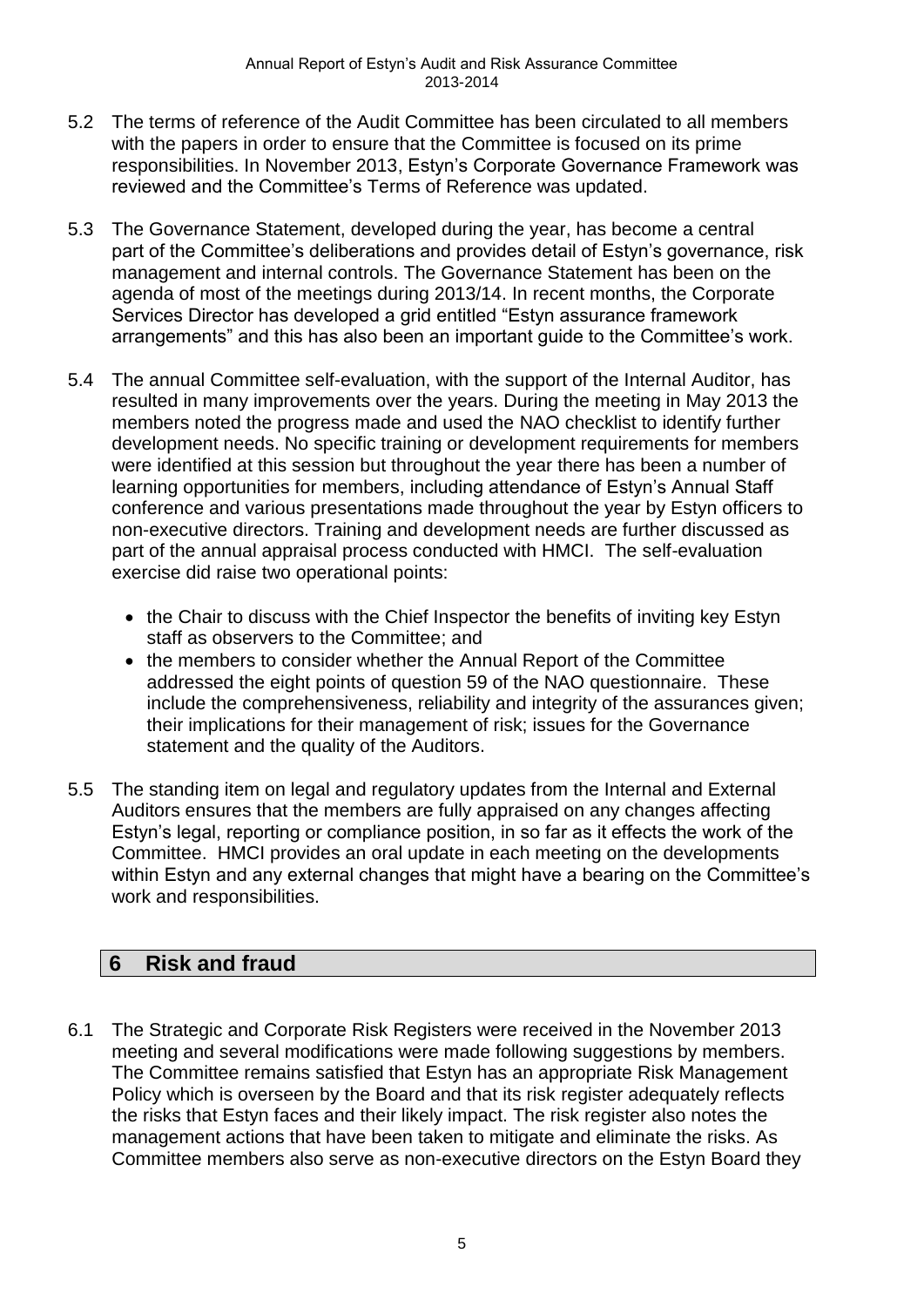have high visibility of risks and direct involvement in discussions of risk management strategies and actions.

6.2 There were no incidents of fraud reported to the Committee during 2013-14; however, a case involving fraudulent use of an Estyn telephone line by an unknown external party arose at the end of the year. The Committee discussed this case during its April 2014 meeting and was satisfied that appropriate action had been taken by Estyn management.

# **7 Sharing good practice**

During the year meetings have been held with the Chairs of the Audit and Risk Committees of the Welsh Government Sponsored Bodies (WGSB) in order to discuss issues of common interest and share good practice. The first meeting (25th April 2014) discussed the governance statements and financial reporting whilst the second meeting  $5<sup>th</sup>$  November 2014), hosted by Estyn, dealt with Audit and Risk Committee Annual Reports and good practice in Governance. Feedback from these two meetings has been presented to the Committee.

### **8 Conclusion**

The Committee has operated to a high standard during the year and has received appropriate, regular and timely information about the production of Estyn's resource accounts and in particular about Estyn's control environment. **The Committee remains satisfied that the Accounting Officer can be substantially assured that Estyn's control, risk and governance position in 2013/14 provided a sound and reasonable basis for her completion of the Governance Statement**.

#### **9 Acknowledgements**

I am grateful to all those attending the Committee for their work and contribution during the year. The work of Phil Sweeney and Michaela Benjamin supported by other staff, have been central to our work and their contributions valued. I am also grateful to Matthew Coe and Phil Pugh from the Wales Audit Office and Mr Ian Howse and Katherine Rankin from Deloitte for their support and advice during the year.

Dr Haydn E Edwards Chair of the Estyn Audit Committee June 2014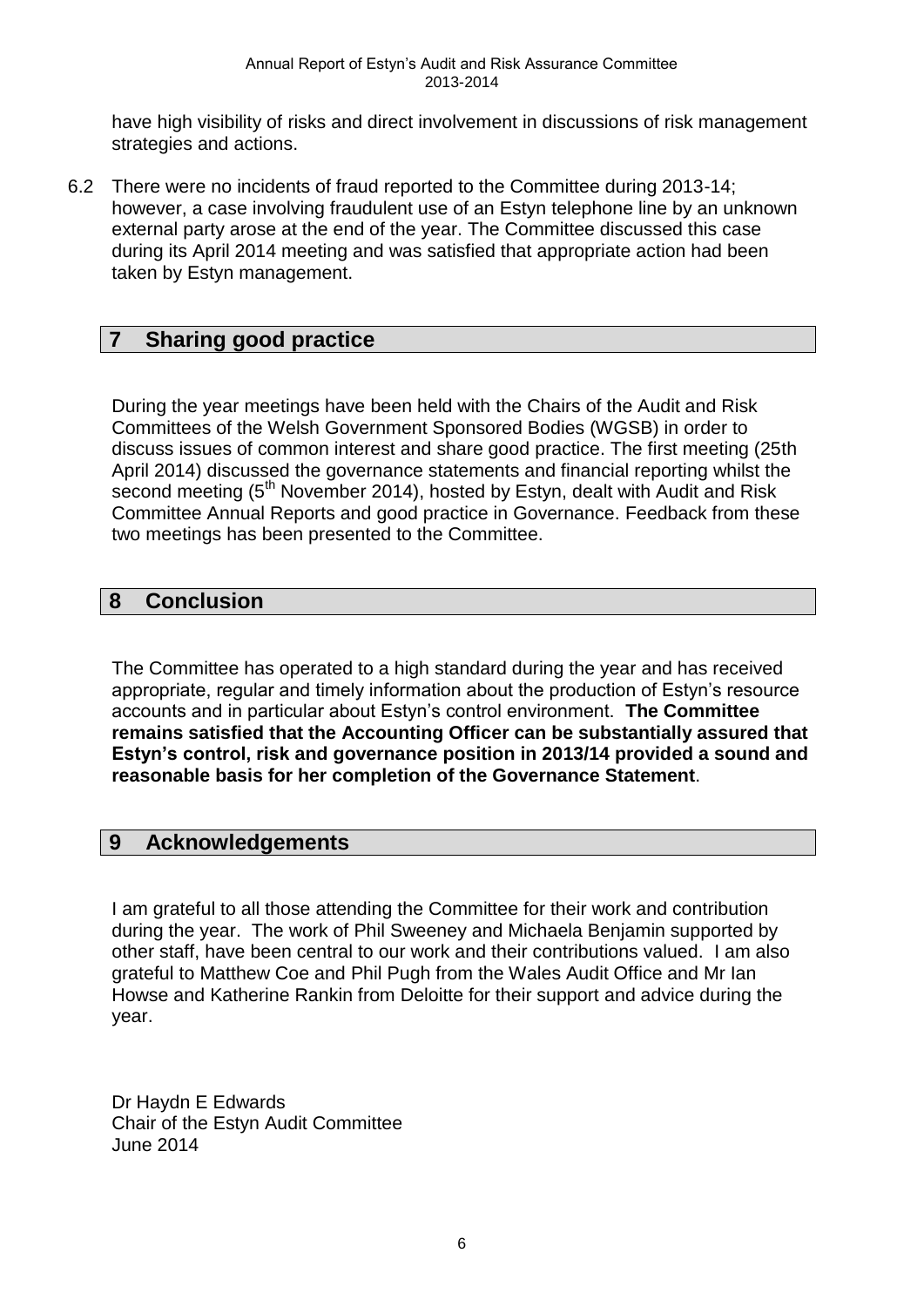| Appendix1: Internal audits undertaken and/or reviewed by Audit Committee (3-year programme) |              |                  |                 |             |               |                |                |
|---------------------------------------------------------------------------------------------|--------------|------------------|-----------------|-------------|---------------|----------------|----------------|
| <b>Audit area</b>                                                                           | <b>Audit</b> | <b>Committee</b> | <b>Level of</b> | <b>High</b> | <b>Medium</b> | Low            | <b>Total</b>   |
|                                                                                             | programme    | review           | assurance       | priority    | priority      | priority       |                |
| Corporate Governance and Risk Management (Follow-up) &<br><b>Strategic Management</b>       | 2013-14      | 2014-15          | Full            |             |               | ٠              |                |
| Health & Safety: Induction                                                                  | $2013 - 14$  | 2014-15          | Substantial     | $\sim$      |               | 2              | 3              |
| Health & Safety: Risk Assessment                                                            | $2013 - 14$  | 2014-15          | N/A - Advisory  | N/A         | N/A           | N/A            | N/A            |
| Budgets, General Ledger & Accounting                                                        | $2013 - 14$  | 2014-15          | Substantial     |             |               | 1              | 1              |
| Cash Management, Revenue and Receivables                                                    | $2013 - 14$  | $2014 - 15$      | Substantial     |             | 1             | $\mathbf{1}$   | $\mathbf{2}$   |
| Payroll                                                                                     | $2013 - 14$  | $2014 - 15$      | Substantial     |             |               | 1              | 1              |
| <b>Purchasing and Payments</b>                                                              | $2013 - 14$  | $2014 - 15$      | Substantial     |             |               | $\overline{c}$ | $\mathbf{2}$   |
| <b>Complaints Management</b>                                                                | 2013-14      | 2013-14          | Full            |             |               | 1              | $\mathbf 1$    |
| HR: Recruitment, New Appointments, &<br>Staff Performance (Follow-up)                       | $2013 - 14$  | $2013 - 14$      | Substantial     |             |               | 3              | 3              |
| Budgets, General Ledger and Accounting                                                      | 2012-13      | 2013-14          | Substantial     |             |               | 4              | 4              |
| Purchasing and Payments                                                                     | 2012-13      | 2013-14          | Full            |             |               | $\overline{c}$ | $\overline{2}$ |
| Quality Assurance of Additional Inspectors                                                  | 2012-13      | 2013-14          | Full            |             |               | 1              | 1              |
| Assets and Inventories                                                                      | 2012-13      | 2013-14          | Substantial     |             |               | $\overline{2}$ | $\mathbf{2}$   |
| Cash Management, Revenues and Receivables                                                   | 2012-13      | 2013-14          | Full            |             |               |                |                |
| Risk Management                                                                             | 2012-13      | 2013-14          | Full            |             |               | 1              | $\mathbf 1$    |
| Corporate Governance                                                                        | 2012-13      | 2013-14          | Full            |             |               |                |                |